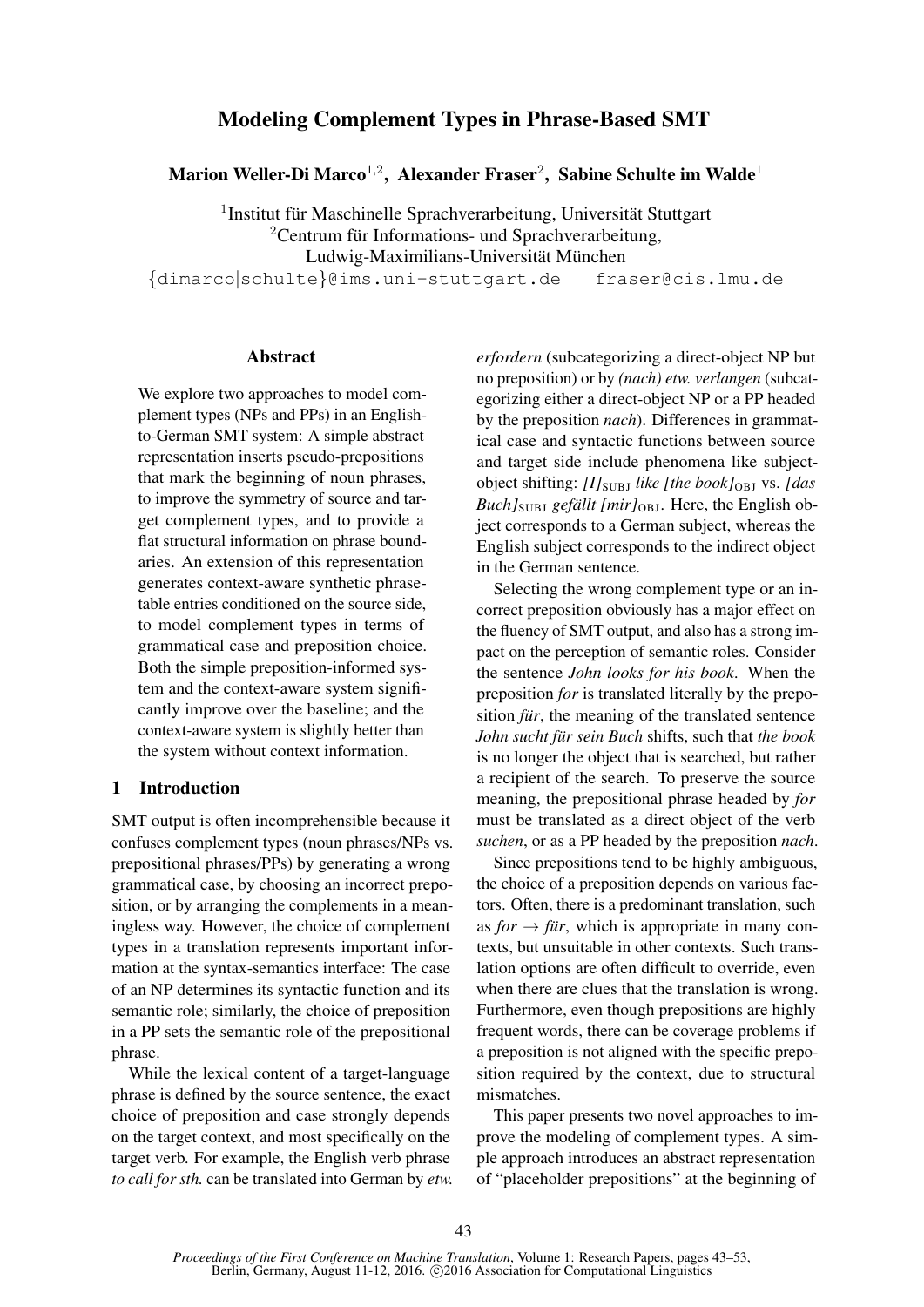noun phrases on the source and target sides. The insertion of these placeholder prepositions leads to a more symmetric structure and consequently to a better coverage of prepositions, as all NPs are effectively transformed into PPs, and prepositions in one language without a direct equivalent in the other language can be aligned. Furthermore, the placeholder prepositions function as explicit phrase boundaries and are annotated with grammatical case, so they provide flat structural information about the syntactic function of the phrase. The placeholder representation leads to a significant improvement over a baseline system without prepositional placeholders.

Our second approach enhances the abstract placeholder representation, and integrates sourceside context into the phrase table of the SMT system to model different complement types. This is done by generating synthetic phrase-table entries containing contextually predicted prepositions. With this process, we aim to (i) improve the preposition choice conditioned on the source sentence, and to (ii) manipulate the scores in the generated entries to favour context-appropriate translations. Generating phrase-table entries allows to create prepositions in contexts not observed in the parallel training data. The resulting phrase-table entries are unique for each context and provide the best selection of translation options in terms of complement realization on token-level. This variant significantly outperforms the baseline, and is slightly better than the system with inserted placeholder prepositions.

# 2 Related Work

Our work is related to three research areas: using source-side information, previous approaches to model case and prepositions and the synthesis of phrase-table entries.

Source-side information has been applied to SMT before, often for the purpose of word sense disambiguation and improving lexical choice (Carpuat and Wu, 2007; Gimpel and Smith, 2008; Jeong et al., 2010; Tamchyna et al., 2014), but without a focus on synthesis or syntactic-semantic aspects such as subcategorization.

Prepositions are difficult to translate and responsible for many errors, as has been shown in many evaluations of machine translation. For example, Williams et al. (2015) presented a detailed error analysis of their shared task submissions, listing

the number of missing/wrong content and function words. For the language pair English–German, the combined number of *missing/wrong/added prepositions* is one of the most observed error types. Agirre et al. (2009) were among the first to use rich linguistic information to model prepositions and grammatical case in Basque within a rule-based system, leading to an improved translation quality for prepositions. Their work is extended by Shilon et al. (2012) with a statistical component for ranking translations. Weller et al. (2013) use a combination of source-side and target-side features to predict grammatical case on the SMT output, but without taking into account different complement types (NP vs. PP). Weller et al. (2015) predict prepositions as a post-processing step to a translation system in which prepositions are reduced to placeholders. They find, however, that the reduced representation leads to a general loss in translation quality. Experiments with annotating abstract information to the placeholders indicated that grammatical case plays an important role during translation. We build on their observations, but in contrast with generating prepositions in a post-processing step, prepositions in our work are accessible to the system during decoding, and the phrase-table entries are optimized with regard to the source-sentence. Finnish is a highly inflective language with a very complex case and preposition system. Tiedemann et al. (2015) experimented with pseudo-tokens added to Finnish data to account for the fact that Finnish morphological markers (case) often correspond to a separate English word (typically a preposition). Due to the complexity of Finnish, only a subset of markers is considered. The pseudo-tokens are applied to a Finnish–English translation system, but a manual evaluation remains inconclusive about the effectiveness of their method. For the preposition-informed representation in our work, we adapt both source and target language to obtain more isomorphic parallel data. Also, we translate *into* the morphologically rich language, which requires morphological modeling with regard to, e.g., grammatical case and portmanteau prepositions (cf. section 3) to ensure morphologically correct output.

Synthetic phrases have been implemented by Chahuneau et al. (2013) to translate into morphologically rich languages. They use a discriminative model based on source-side features (dependency information and word clusters) to predict inflected target words based on which phrase-table entries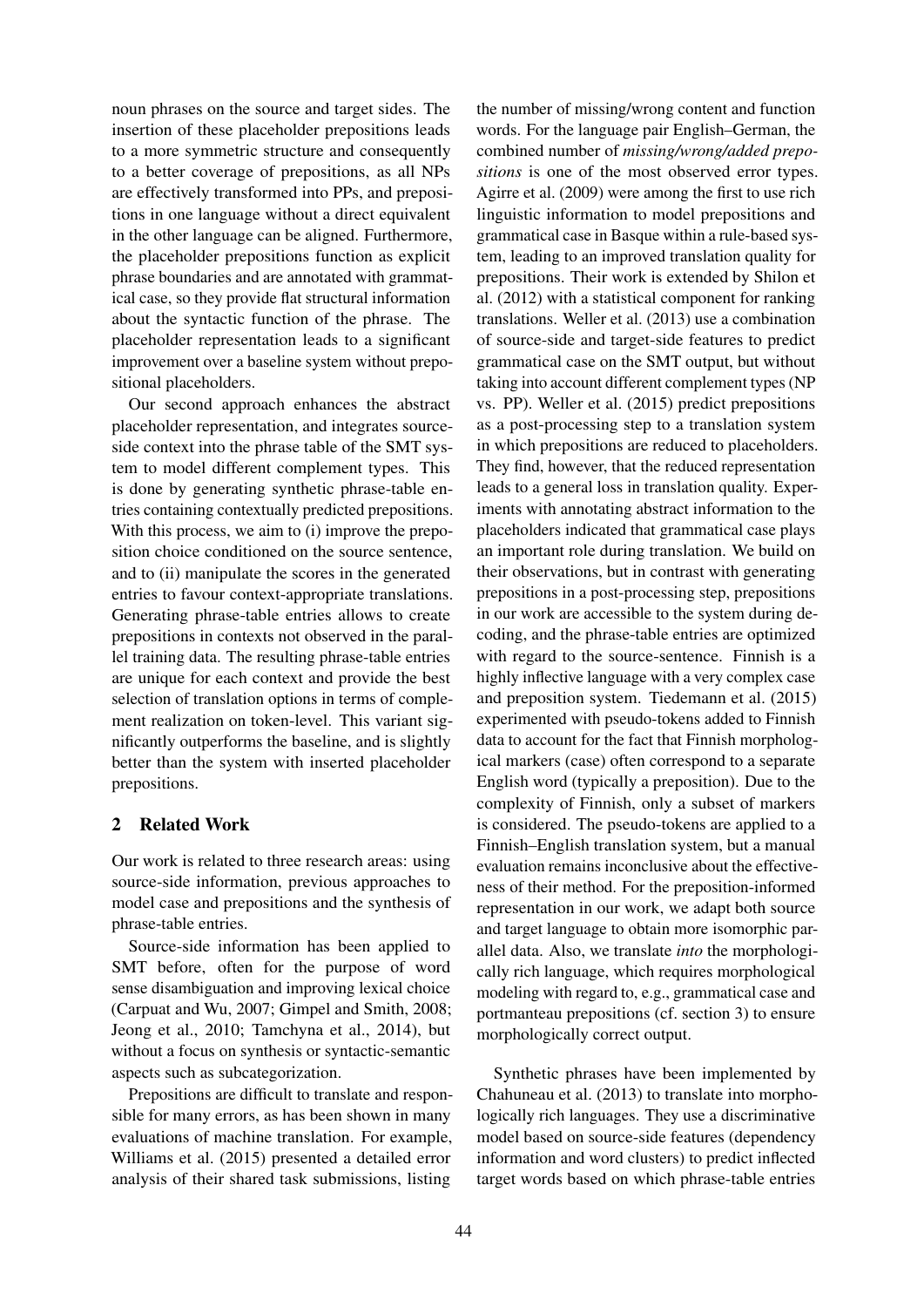

Figure 1: Example for preposition-informed representation with empty placeholders heading NPs.

are generated. They report an improvement in translation quality for several language pairs. In contrast, our approach concentrates on the generation of closed-class function words to obtain the most appropriate complement type given the source sentence. This includes generating word sequences not observed in the training data, i.e. adding/changing prepositions for a (different) PP or removing prepositions to form an NP. A task related to synthesizing prepositions is that of generating determiners, the translation of which is problematic when translating from a language like Russian that does not have definiteness morphemes. Tsvetkov et al. (2013) create synthetic translation options to augment the phrase-table. They use a classifier trained on local contextual features to predict whether to add or remove determiners for the target-side of translation rules. In contrast with determiners, which are local to their context, we model and generate function words with semantic content which are subject to complex interactions with verbs and other subcategorized elements throughout the sentence.

# 3 Inflection Prediction System

We work with an inflection prediction system which first translates into a stemmed representation with a component for inflecting the SMT output in a post-processing step. The stemmed representation contains markup (POS-tags and number/gender on nouns and case on prepositions, as can be seen in figure 1) which is used as input to the inflection component. Inflected forms are generated based on the morphological features *number*, *case*, *gender* and *strong/weak*, which are predicted on the SMT output using a sequence model and a morphological tool (cf. section 6.1). Modeling morphology is necessary when modifying German prepositions, as they determine grammatical case and changing a preposition might require to adapt the inflection of the respective phrase, too. Portmanteau prepositions (contracted forms of preposition and determiner) are split during the synthesizing and translation process, and are merged after the inflection step. For more details about modeling complex morphology, see for example Toutanova et al. (2008), Fraser et al. (2012) or Chahuneau et al. (2013).

# 4 Preposition-Informed Representation

Our first approach introduces a simple abstract representation that inserts pseudo-preposition markers to indicate the beginning of noun phrases. This representation serves two purposes: to adjust the source and target sides for structural mismatches of different complement types, and to provide information about syntactic functions and semantic roles via the annotation of grammatical case.

Placeholders for empty prepositions are inserted at the beginning of noun phrases in both the source and target language. Figure 1 provides an example of the training data with two structural mismatches: the PP on the source side *into gold* corresponds to the NP  $Gold[\text{NN}]$  on the target side, and the NP on the source side (*base metals*) corresponds to the PP aus unedel Metall on the target side. Without the placeholders at the beginning of noun phrases, the word alignment for these phrases contains either unaligned overt prepositions<sup>1</sup>, or imprecise one-to-many alignments containing prepositions such as "*into gold*  $\rightarrow$  Gold<Sq>[NN]", which are wrong in many contexts.

The placeholder prepositions lead to a cleaner word alignment: the inserted empty preposition on the source side (in *nullprp base metals*) is aligned to the overt preposition aus on the target side, whereas the overt source preposition in *into gold* can be aligned to an empty preposition on the target side. As a consequence of the improved word alignment, the resulting system has a better coverage of individual prepositions, and the amount of prepositions being lumped together with an adjacent word via alignment is reduced. In addition, the placeholder between Metall and Gold provides an explicit phrase boundary between a PP and a direct object NP. The annotation with grammatical case provides information about the syntactic function of a phrase, such as a subject (EMPTY-Nom) or a direct object (EMPTY-Acc). For PPs, the case repre-

<sup>1</sup>We use the term *overt prepositions* for actually present prepositions, as opposed to "empty" prepositions.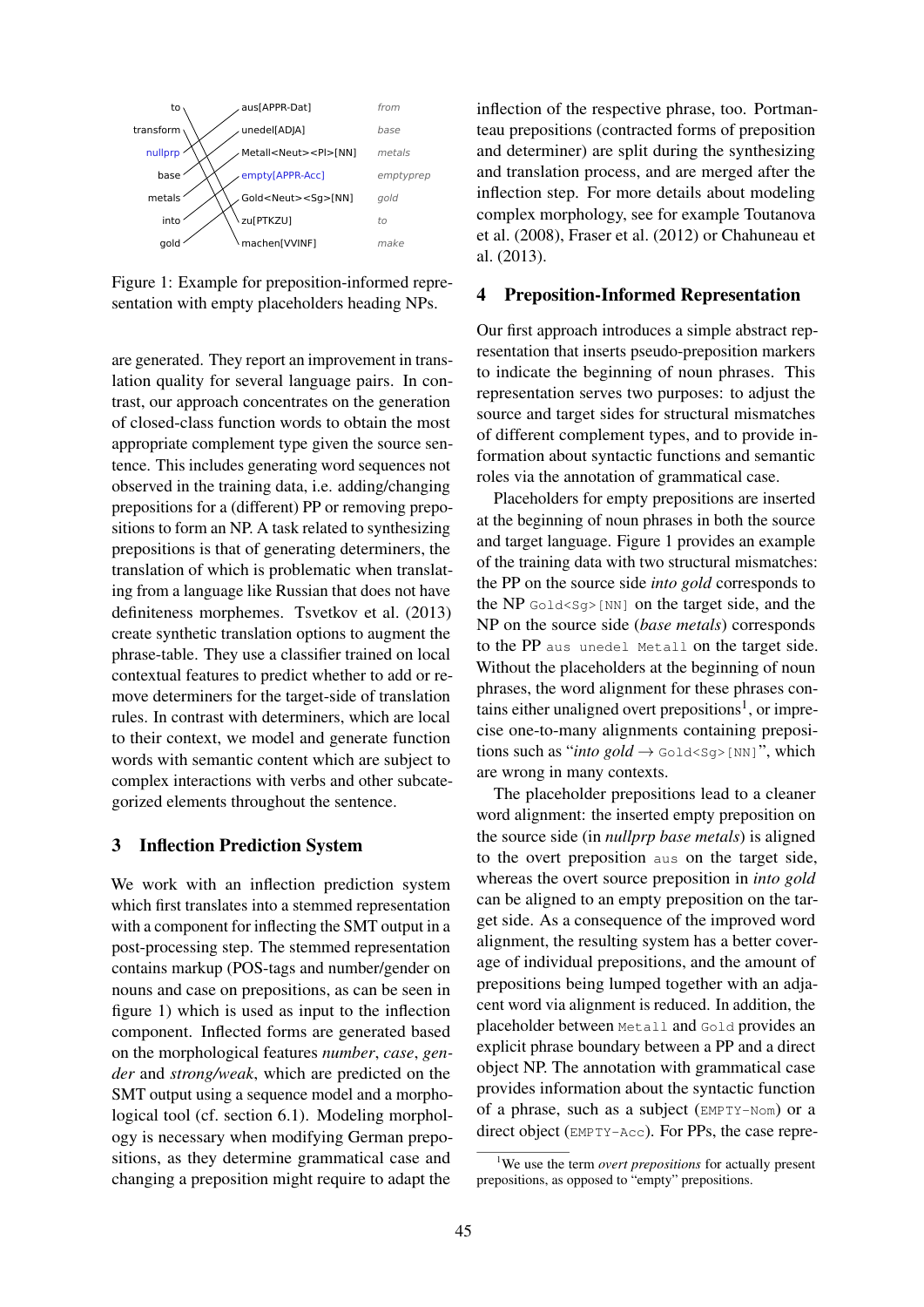|                | sentence 1: nullprp beginners look for weapons in different ways.                          |     |      |      |        |       |        |      |      |       |      |           |       |
|----------------|--------------------------------------------------------------------------------------------|-----|------|------|--------|-------|--------|------|------|-------|------|-----------|-------|
|                | <b>sentence 2:</b> nullprp screenshot of the site that accepts nullprp orders for weapons. |     |      |      |        |       |        |      |      |       |      |           |       |
|                |                                                                                            | 2   | 3    | 4    | 5      | 6     | 7      | 8    | 9    | 10    | 11   |           |       |
|                | NP/PP                                                                                      | tag | word | func | head   | head  | parent | parV | parV | parN  | parN | best-5    |       |
|                | src                                                                                        | src | src  | src  | src    | trg   | src    | src  | trg  | src   | trg  | predicted |       |
| $\blacksquare$ | <b>PP</b>                                                                                  | IN  | for  | prep | weapon | Waffe | V      | look |      |       |      | nach-Dat  | 0.349 |
|                |                                                                                            |     |      |      |        |       |        |      |      |       |      | empty-Acc | 0.224 |
| sentence       |                                                                                            |     |      |      |        |       |        |      |      |       |      | empty-Nom | 0.206 |
|                |                                                                                            |     |      |      |        |       |        |      |      |       |      | von-Dat   | 0.067 |
|                |                                                                                            |     |      |      |        |       |        |      |      |       |      | für-Acc   | 0.064 |
| $\mathbf{C}$   | <b>PP</b>                                                                                  | IN  | for  | prep | weapon | Waffe | N      |      |      | order |      | für-Acc   | 0.559 |
|                |                                                                                            |     |      |      |        |       |        |      |      |       |      | empty-Nom | 0.184 |
|                |                                                                                            |     |      |      |        |       |        |      |      |       |      | von-Dat   | 0.087 |
| sentence       |                                                                                            |     |      |      |        |       |        |      |      |       |      | nach-Dat  | 0.078 |
|                |                                                                                            |     |      |      |        |       |        |      |      |       |      | empty-Acc | 0.053 |

Table 1: Source and target side features for the prediction of placeholders in the phrase *for weapons* → PREP Waffe<Pl>[NN] in two sentences, using the top-5 five predictions; appropriate prepositions are bold. The prediction model corresponds to model (2) in table 7.

sents an indicator whether a preposition is part of a directional (accusative) or a locational (dative) PP.

### 5 Synthetic Phrase-Table Entries

Our second, extended approach generates synthetic phrases from intermediate generic placeholders. We combine source-side and target-side features to synthesize phrase-table entries that are unique for the respective source-side context.

### 5.1 Motivation and Example

The preposition-informed representation presents a straightforward solution to handle different structures on the source and target side. However, there are two remaining issues: first, the distribution of translation probabilities might favour a complement realization that is invalid for the respective context; and second, the required preposition might not even occur in the parallel training data as a translation of the source phrase. As a solution to these problems, we explore the idea of synthesizing phrase-table entries, in order to adjust the translation options to token-level requirements in a way that allows to take into account relevant information from the entire source sentence.

As a basis for the prediction of synthetic phrasetable entries, all empty and overt prepositions are replaced with a generic placeholder PREP. In the prediction step, generic placeholders are transformed into an overt or an empty preposition. Every phrase can thus be inflected as either PP or NP, depending on the sentence context. The format of the synthesized phrases corresponds to that of the preposition-informed system, with one major difference: for each source phrase, a unique set of

target-phrases (possibly with new word sequences) is generated to provide an optimal set of translation options on token level.

Table 1 illustrates the first step of the process: the two sentences above the table both contain the phrase *for weapons*, which occur in different contexts. The predominant literal translation of *for* is *für*, which is however only correct in the second sentence, modifying the noun *order*. In the context of the verb *look*, the preposition *nach* or the empty preposition are correct. Thus, for the underlying target phrase PREP Waffe<Pl>[NN], different prepositions need to be available for different contexts: for the first sentence, the intermediate placeholder entry should yield nach Waffe<Pl>[NN] and EMPTY-Acc Waffe<Pl>[NN]; for the second sentence, it should yield für Waffe<Pl>[NN] (bold in table 1). In particular, it is possible to generate target entries that have not been observed in the training data in combination with the source phrase. This is, for example, the case for EMPTY-Acc Waffe<Pl>[NN] which does not occur as a possible translation option of *for weapons* in the preposition-informed system.

#### 5.2 Prediction Features

Table 1 shows the set of source-side and target-side features used to train a maximum entropy classifier for the prediction task. As phrase-table entries are often short, we rely heavily on source-side features centered around the placeholder preposition. Via dependency parses (Choi and Palmer, 2012), relevant information is gathered in the source sentence. Source information comes from the entire sentence, and may go beyond the phrase boundary, whereas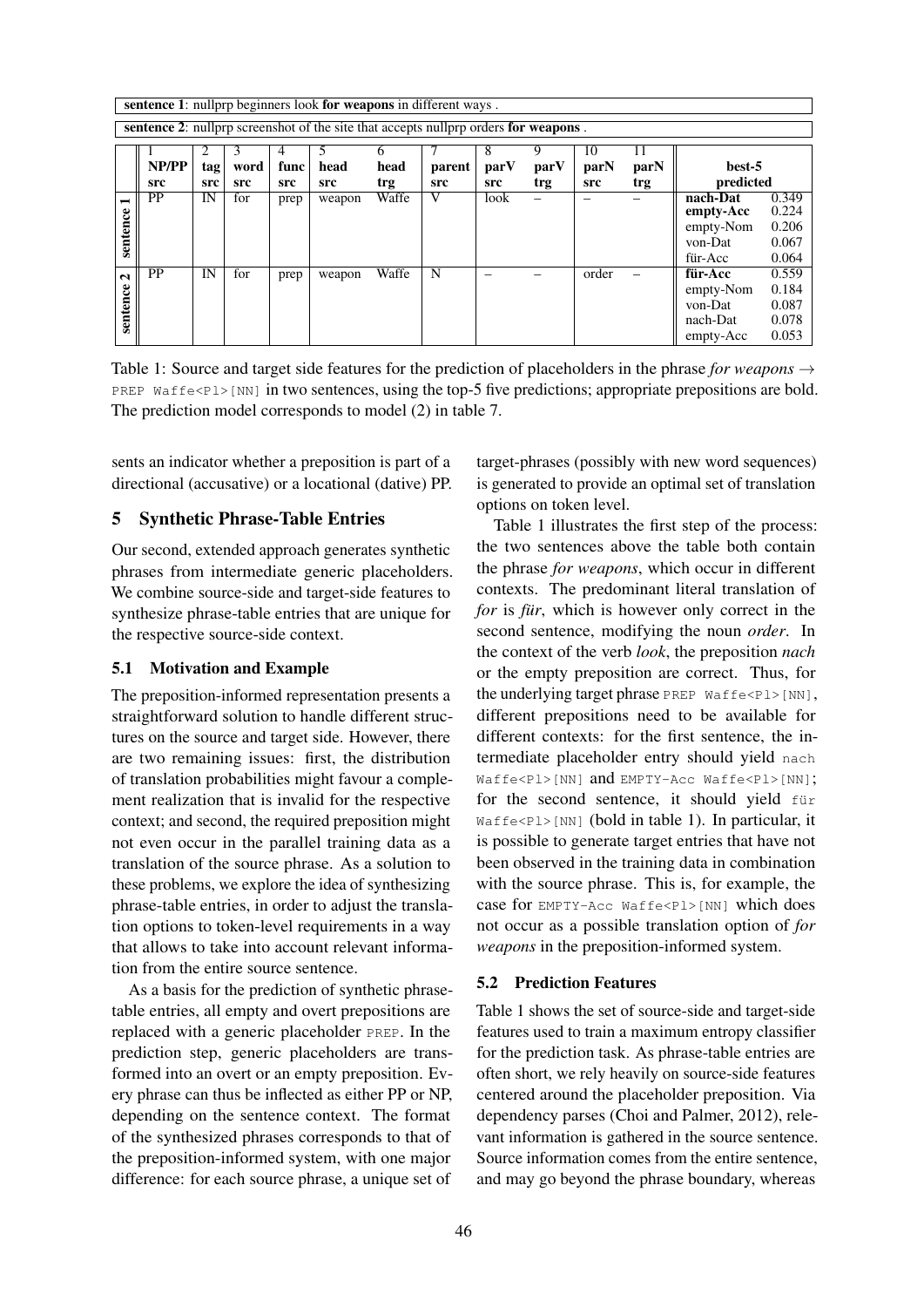|                          |          | <b>Target</b>                                 | p(e                  |
|--------------------------|----------|-----------------------------------------------|----------------------|
|                          |          | für [Acc] Waffe <fem><pl> [NN]</pl></fem>     | 0.333                |
|                          |          | nach[Dat] Waffe <fem><pl>[NN]</pl></fem>      | 0.148                |
|                          |          | für [Acc] nuklear <pos> [ADJA]</pos>          | 0.037                |
| Prep-Informed            |          | für [Acc] militärisch <pos> [ADJA]</pos>      | 0.037                |
|                          |          | für [Acc] die<+ART> [ART]                     | 0.037                |
|                          | sentence | nach[Dat] Waffe <fem><pl>[NN]</pl></fem>      | $0.192 \, J$         |
|                          |          | empty[Acc] Waffe <fem><pl>[NN]</pl></fem>     | $0.131$ $\checkmark$ |
|                          |          | empty[Nom] Waffe <fem><pl>[NN]</pl></fem>     | 0.121                |
|                          |          | für [Acc] Waffe <fem><pl> [NN]</pl></fem>     | 0.094                |
| <b>Synthetic Phrases</b> |          | von[Dat] Waffe <fem><pl>[NN]</pl></fem>       | 0.038                |
|                          | 2        | für [Acc] Waffe <fem><pl> [NN]</pl></fem>     | $0.336\sqrt{ }$      |
|                          |          | empty [Nom] Waffe <fem><pl> [NN]</pl></fem>   | 0.101                |
|                          | sentence | von[Dat] Waffe <fem><pl>[NN]</pl></fem>       | 0.045                |
|                          |          | nach[Dat] Waffe <fem><pl>[NN]</pl></fem>      | 0.041                |
|                          |          | die<+ART>[ART] Waffe <fem><pl>[NN]</pl></fem> | 0.037                |

Table 2: The top-5 synthetic phrases according to p(e|f) for the phrase *for weapons* based on the predictions from table 1. Phrases marked with ∕are correct in the respective context.

the target-side context is restricted to the phrase.

The source-side features comprise the type of the aligned phrase (1), the tag (2) and the word (3), as well as the syntactic function of that phrase in the source sentence (4: subj, obj, prep), and the governed noun (5:*weapon*). Furthermore, the word (verb (8) or noun (10)) governing the aligned preposition is identified and used as a feature alongside with its tag information (7: V/N). The content words from the source side, head-src (5) and parent-V/N (9,11) are then projected to the target side, if present in the phrase. In addition, up to three words to the left or right of the placeholder provide targetside context, depending on the length of the target phrase. From these features, information about the verb and the syntactic role in the source sentence are probably most important. While the content of an NP (e.g., *to order weapons/cake/etc.*) is not necessarily relevant to determine the realization of a placeholder<sup>2</sup>, the training also relies on *feature n-grams* such as noun-verb tuples or prepositionnoun-verb triples, which contain important information about subcategorizational preferences.

As training data for this model, we use all extracted source/target/alignment triples containing a relevant preposition from the preposition-informed system; the preposition with case annotation is used as the label. We record which sentence was used to extract each phrase in order to obtain the token-level source-side context. For the prediction task, the model is applied to phrase-table entries obtained on the placeholder representation: For each n-gram in the source sentence, the relevant phrasetable entries are identified and the respective features are extracted from the source sentence. Based on the top-5 predictions, along with the prediction scores, context-dependent phrase-table entries are generated. Since the complement realization also depends on lexical decisions in the target sentence (such as the verb), there are often several valid options and there is no possibility to decide for *one* particular realization without the actual target sentence context during the prediction step. We thus work with the set of n-best predictions to provide a *selection* of probable phrase-table entries given the source-sentence.

In this model, each preposition to be predicted is treated as one instance; this means that each preposition is predicted independently. In the case of several prepositions occurring in a single phrase, we consider all permutations of the respective nbest predictions.

#### 5.3 Building the Phrase Table

To build the phrase-table with synthesized target phrases, we start by building a phrase table on data with generic placeholders, using the word alignments from the preposition-informed system. The entries are then separated into two groups: entries with and without placeholders. Entries without placeholders do not need any further processing, and are kept for the final phrase table, including translation probabilities and lexical weights. Phrase-table entries whose target side contains a placeholder are then selected to undergo the prediction step.

A prediction for all phrases is not feasible, so we restrict the table to the top-20 entries according to  $p(e|f)$ . This filtering is applied to the phrase table of the preposition-informed system; the phrasetable entries containing generic placeholders are then selected accordingly. With this process of phrase selection, the synthetic-phrase system and the preposition-informed system rely on the same set of underlying phrase-table entries.

### 5.4 Scores in Phrase and Reordering Table

A phrase table typically contains the translation probabilities  $p(f|e)$  and  $p(e|f)$ , as well as the lexical probabilities  $lex(f|e)$  and  $lex(e|f)$ . For the newly generated entries, new scores have to be computed: the lexical weight of a phrase can be

 $2$ Our experiments indicated that using features (5) and (6) as individual features tends to be harmful, whereas in combination with other features they provide useful information.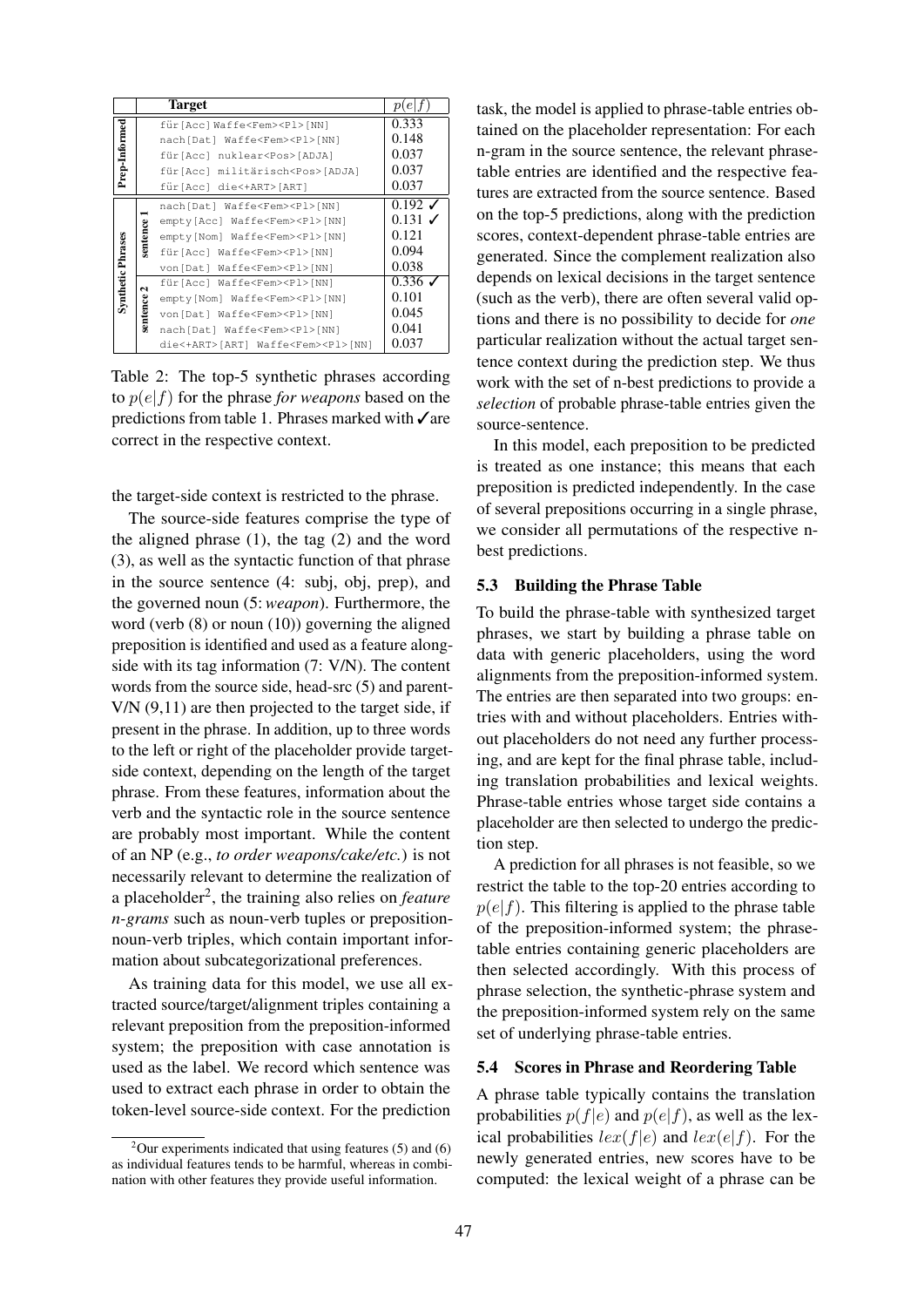calculated based on the lexical weights of the individual words. In contrast, the translation probability of a newly generated phrase cannot be calculated. We consider the translation probability from the placeholder representation table as an approximate translation probability independent of the actual preposition; the classifier (ME) score indicates how well a particular preposition fits into the target-phrase. We present three variants to estimate the translation probabilities and then explore several ways to use the scores as features to be optimized by MERT training.

SCORE-VARIANT 1: The placeholder translation probability and the ME scores are used as separate features. An indicator feature counts the predicted prepositions. Non-synthesized phrases get a pseudo ME-score of 1, and  $exp(0)$  for the indicator feature. In the case of  $n > 1$  prepositions, the ME scores are multiplied, and the indicator feature is set to  $exp(n)$ .

SCORE-VARIANT 2: Variant 1 is extended with the product of the placeholder translation probabilities and the ME score, to account for cases where lexically bad translation options received a high ME score and thus are boosted erroneously.

SCORE-VARIANT 3A: We consider the placeholder translation probability as the probability of a phrase to contain *some* preposition and use it as the basis to calculate a score for the phrase to contain the *predicted* preposition, using the ME score. Note, however, that the prediction score does not provide the probability of the target phrase representing a translation of the source phrase, but only how well the predicted preposition fits into the target phrase; this leads to potentially high ME scores for bad translation options. For this reason, we "dampen" the prediction score with the lexical probability as an indicator for the quality of the source-target pair, resulting in the following formula:

$$
P_{prep}(e|f) = P_{PlaceHolder}(e|f) * (ME + lex(e|f))
$$

where ME is the prediction score and  $P_{PlaceHolder}$ is the translation probability based on the placeholder representation. *lex* is the lexical probability based on the phrase containing the generated prepositions. In a variant (3b), the resulting translation probability scores are then normalized such that they sum to 1 with the entries without prepositions, whose probability mass remains unchanged and corresponds to that in the preposition-informed system. This aims at obtaining a "real" probability distribution with context-dependent scores for phrases containing prepositions that is as close as possible to that in the preposition-informed system: probabilities of phrases without prepositions remain the same, whereas the scores for the generated phrases are normalized to share the remaining probability mass given a source phrase.

In variants 1 and 2, the ME-based scores are used as additional features to the lexical and placeholder translation probabilities, whereas in variant 3, new phrase-translation probabilities are computed based on the placeholder probabilities and the prediction scores to replace the placeholder probabilities. Table 2 shows the generated entries and the scores for  $p(e|f)$  according to score variant 3b for the predictions from table 1; suitable translation options are marked with  $\checkmark$ . For sentence 1, the two possible variants *nach* and *empty* are topranked, whereas the top entry from the prepositioninformed system, *für*, is unlikely to be selected in this context. For sentence 2, the top-ranked preposition *für* is even more likely than in the prepositioninformed system. The entries for both sentence 1 and sentence 2 show that the previous two topranked candidates (für Waffe<Pl>[NN] and nach  $Waffe < P1 > [NN]$  are now expanded and take up the top-5 positions for sentence 1 and the top-4 positions for sentence 2. As a result, the lexically invalid options on positions 3-5 from the prepositioninformed system are disfavoured.

For the reordering table, we use the statistics from the placeholder representation. We assume that no changes in the reordering are caused by modifying the complement type or modifying prepositions; this assumption was verified experimentally (details are omitted).

# 6 Experiments and Results

We compare the preposition-informed system with the synthetic-phrases system where we explore different ways to integrate the synthetic phrases.

# 6.1 Experimental Setup

All systems were built using the Moses phrasebased framework. We used 4.592.139 parallel sentences aligned with GIZA++ for translation model training, and 45M sentences (News14+parallel data) to build a 5-gram language model. We used NewsTest13 (3000 sentences) for development and NewsTest14 (3003 sentences) as test set. These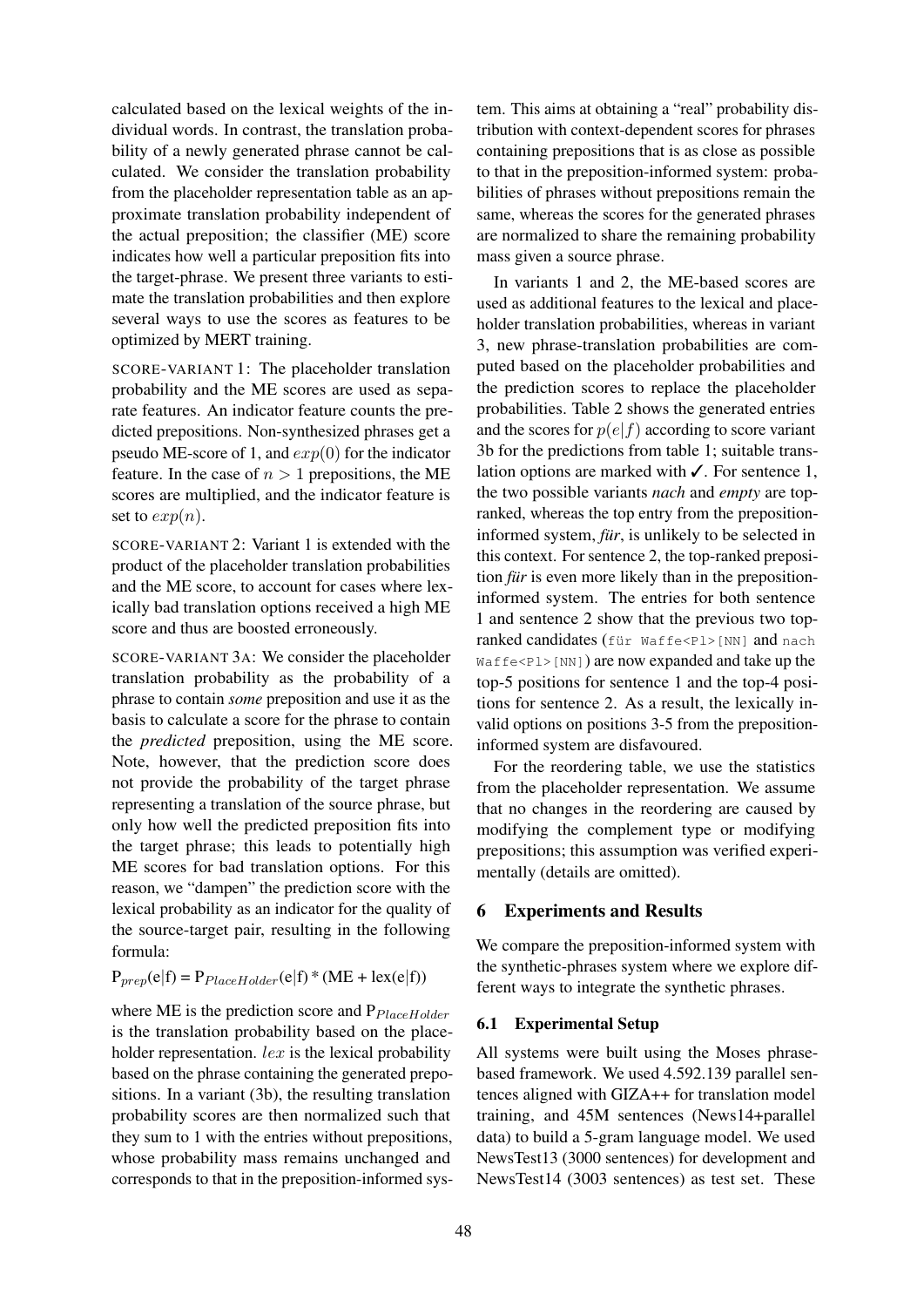| <b>System</b>                   |                                    | <b>BLEU</b> |
|---------------------------------|------------------------------------|-------------|
| baseline-1                      | Surface forms                      | 19.17       |
| baseline-2                      | Stemmed                            | 19.35       |
| prep-informed<br>system $(P-1)$ | Stemmed + $\emptyset$ -CASE        | 19.76       |
| prep-informed<br>system $(P-2)$ | Stemmed + $\emptyset$ -CASE-top-20 | 19.73       |

Table 3: Scores for baselines and prepositioninformed system.

| <b>System Features used for MERT tuning</b>  | <b>BLEU</b> |
|----------------------------------------------|-------------|
| SP-1 SCORE-VARIANT-1                         | 19.76       |
| SP-2 SCORE-VARIANT-2                         | 19.83       |
| SP-3a SCORE-VARIANT-3                        | 19.80       |
| SP-3b SCORE-VARIANT-3, norm. $P_{prep}(e f)$ | 19.86*      |

Table 4: Variants of the synthetic-phrases system. \* marks significant improvement over system P-2 (with pair-wise bootstrap resampling with sample size 1,000 and a p-value of 0.05)

datasets are from the WMT2015 shared task.

To predict the four morphological features number, gender, case and strong/weak for inflecting the stemmed output, we trained 4 CRF sequence models on the target-side of the parallel data. These features are predicted as a sequence of labels (i.e. case/number/etc of consecutive words in an NP/PP) at sentence level. For the prediction of the placeholder prepositions, we trained a maximum entropy model on the parallel training data. In contrast to the morphological features, each preposition in a phrase is predicted independently. For all models, we used the toolkit Wapiti (Lavergne et al., 2010). The German data was parsed with BitPar (Schmid, 2004) and German inflected forms were generated with the morphological resource SMOR (Schmid et al., 2004).

### 6.2 Baselines

We consider two baselines:

BASELINE-1: a standard phrase-based translation system trained on surface forms without any form of morphological modeling.

BASELINE-2: a system with morphological modeling, as described in section 3. Portmanteau prepositions are split into preposition and article prior to translation and merged in a post-processing step. Otherwise, prepositions are not modeled.

#### 6.3 Results

The preposition-informed system contains overt prepositions and empty prepositions annotated with grammatical case at the beginning of noun phrases, as described in section 4. Empty prepositions are simply deleted from the SMT output after translation before generating inflected forms. The introduction of empty prepositions into the training data leads to statistically significant improvements in BLEU over both the surface system (baseline-1) and the inflection prediction system (baseline-2), cf. Table 3. Furthermore, restricting the phrasetable to the top-20 entries according to  $p(e|f)$  (system P-2) does not decrease performance.

Table 4 shows the results for the variants of the synthetic-phrases systems, which all significantly outperform baseline-2. Even though the difference is small, the best system (SP-3b) is significantly better than system P-2, the preposition-informed system using the top-20 translation table entries. It is, however, not significantly better than system P-1, which uses all phrase-table entries. This is reasonable considering that SP-3b is built from placeholder entries based on the same phrase inventory as system P-2.

The system with the lowest score (SP-1) uses lexical and placeholder phrase probabilities combined with the ME prediction scores and the count feature. System SP-2, extended with the product of the phrase translation probability and the ME score, yields a slightly better result. For system SP-3, in which new phrase-translation probabilities replace the placeholder probabilities, we compare a version with and without normalized  $p(e|f)$  scores: the normalization leads to a best overall score; all synthetic-phrases systems score in a similar range, however.

# 7 Discussion

In this section, we summarize the results and in particular, discuss the use of newly generated phrases. We also attempt to analyze potential side-effects on the phrase table and present additional experiments to better handle these effects.

#### 7.1 Summary of Results

The insertion of placeholder prepositions leads to an improvement over both baselines due to the cleaner alignment enabled by the more similar source and target sides. Furthermore, the empty prepositions can function as phrase boundaries and provide "flat structural" information in the form of annotated grammatical case.

The synthetic-phrases approach aims at generating a context-sensitive variant of the preposition-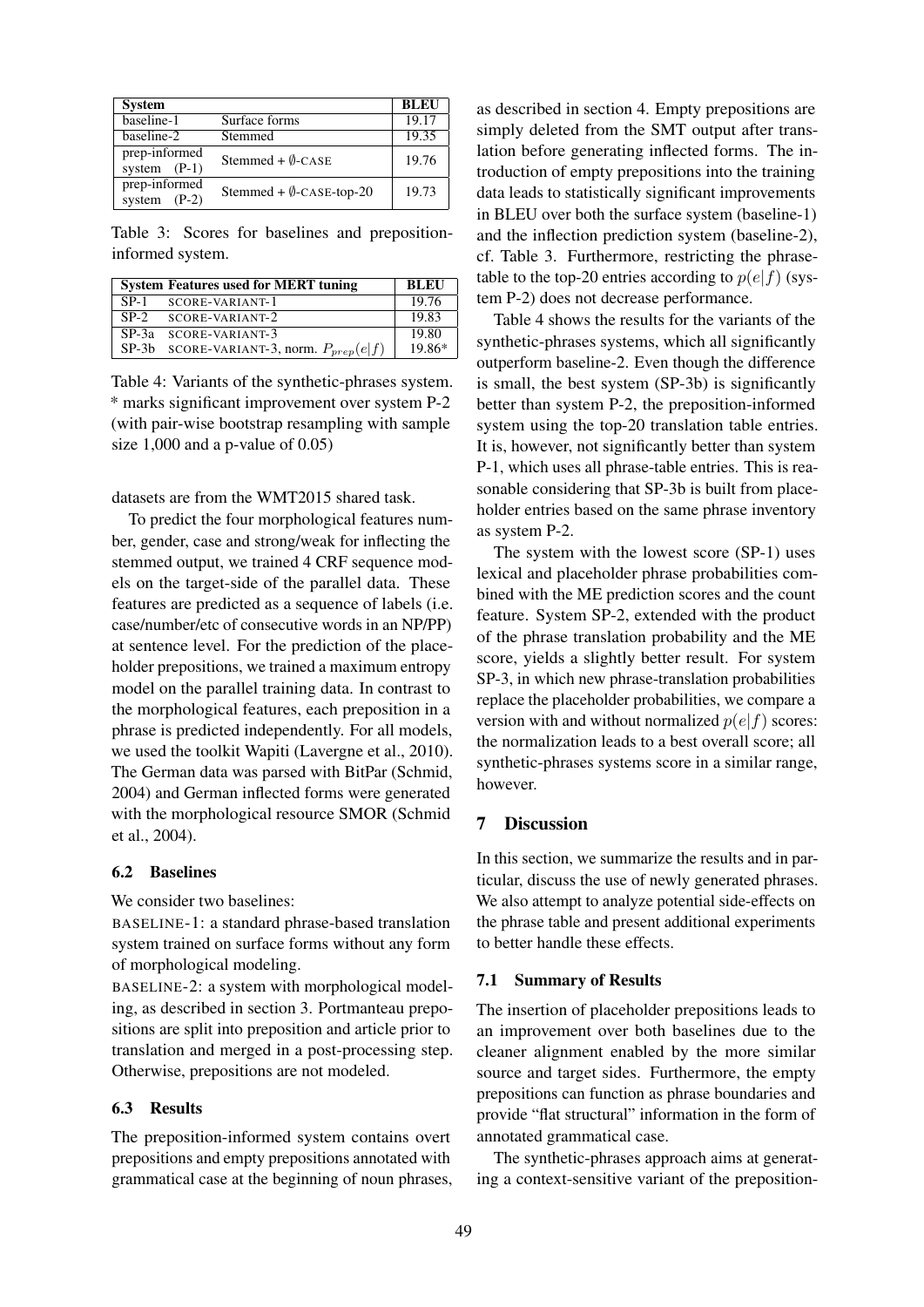|         | <b>SP-1</b> | $SP-2$ | SP-3a | SP-3b |
|---------|-------------|--------|-------|-------|
| new     | 1489        | 1507   | 1391  | 1398  |
| regular | 38132       | 34541  | 35101 | 33571 |

Table 5: Number of newly generated and regular phrase-table entries used to translate the test set (3003 sentences).

informed system that is able to generate new entries if needed. We explored different score settings, either as separate features (variants 1/2) or combined into a translation probability score in (variant 3). While all variants perform similarly, the best system is significantly better than the prepositioninformed system built on the top-20 phrase-table entries. This shows that the proposed method of synthetic phrases indeed improves translation quality. However, the difference is very small and only applies to one pair of system variants, which makes it difficult to draw a solid conclusion.

#### 7.2 Use of Newly Generated Phrases

An important property in the presented method is the ability to generate new phrases. Table 5 shows the distribution of phrases used to translate the test set. For the 3003 sentences, roughly 1500 new phrases have been applied; on average, this corresponds to about one new phrase in one out of two sentences. Given that function words usually are thought to be well-covered in NLP training data, this number is substantial.

The following example illustrates how newly generated translation options can improve translations by closing coverage gaps. Table 6 shows the translations for an input sentence (EN) of the preposition-informed system P-2 and the syntheticphrases system SP-2. The two outputs are identical and both correct, except for the wrong preposition *zur* in system P-2. To translate the sentence with the synthetic-phrases system, these new translation options<sup>3</sup> have been used:

the deutsche bahn → die ∅-Nom deutsche Bahn to improve Ø the  $\rightarrow$  **auf-Acc** eine Verbesserung Ø-Gen der railway line in  $\rightarrow$  Eisenbahnlinie in-Dat  $\rightarrow$  Eisenbahnlinie in-Dat

In particular, the phrase pair "*to improve*  $\emptyset$  *the*  $\rightarrow$ *auf-Acc eine Verbesserung* ∅*-Gen der*" enables a translation with the correct preposition. Due to the segmentation of the sentence, the English verb *hope* is translated as part of another phrase, which excludes a translation as one unit such as *hope*

| EN     | nullprp the deutsche bahn hopes to improve nullprp |
|--------|----------------------------------------------------|
|        | the kinzigtal railway line in the coming year.     |
| $P-2$  | die deutsche Bahn hofft zur Verbesserung           |
|        | der kinzigtal Eisenbahnlinie im kommenden Jahr.    |
| $SP-2$ | die deutsche Bahn hofft auf eine Verbesserung      |
|        | der kinzigtal Eisenbahnlinie im kommenden Jahr.    |

Table 6: Improved translation output by applying a newly generated translation option.

 $to \rightarrow hoffen \; auf.$  Furthermore, there is a structural shift between the source side phrase "*hope to*  $improve<sub>VERB</sub>$ ", and the German sentence with the structure "hofft PREP Verbesserung<sub>NOUN</sub>". The incorrect *zu* in the preposition-informed system would be a valid connection to a following verb, but cannot be used to introduce a PP in this context.

#### 7.3 Side-Effects on the Phrase-Table

A recurring problem in the synthetic-phrases system are lexically wrong translations that are boosted due to unreasonably high ME scores in comparison to lexically more correct options. In particular, this is the case when infrequent words occur within a lexically wrong translation, which also happens to have lexical and phrase translation probabilities in a similar range as better translation candidates. When predicting prepositions for such phrases, the ME model is often overly confident and outputs comparatively high prediction scores based on an insufficient amount of training examples<sup>4</sup>.

Consider as an example the English phrase *for bags* and two of its translation options: "PREP *Taschen*" ('bags') and "PREP *Müllsäcke*" ('garbage bags'), which have similar translation and lexical probabilities. In the ME training data, there are only very few occurrences of PREP *Müllsäcke*. As a result, the ME very confidently reproduces the seen training instances with a score around 0.9 for the top-ranked preposition. In comparison, the predictions for PREP *Taschen* are more balanced due to more occurrences of this word, with a score of around 0.55 for the top-ranked preposition. Thus, the incorrect *für Müllsäcke* option is boosted by its prediction score and consequently gets chosen by the synthetic-phrases system.

Lexical features, e.g., in verb-noun tuples, are important for the prediction power of our ME model. However, the example above illustrates how infrequent words can be harmful. We addressed

<sup>&</sup>lt;sup>3</sup>Shown in inflected format for better readability.

<sup>&</sup>lt;sup>4</sup>Note that the model must be trained on parallel data only as it makes use of source-side features.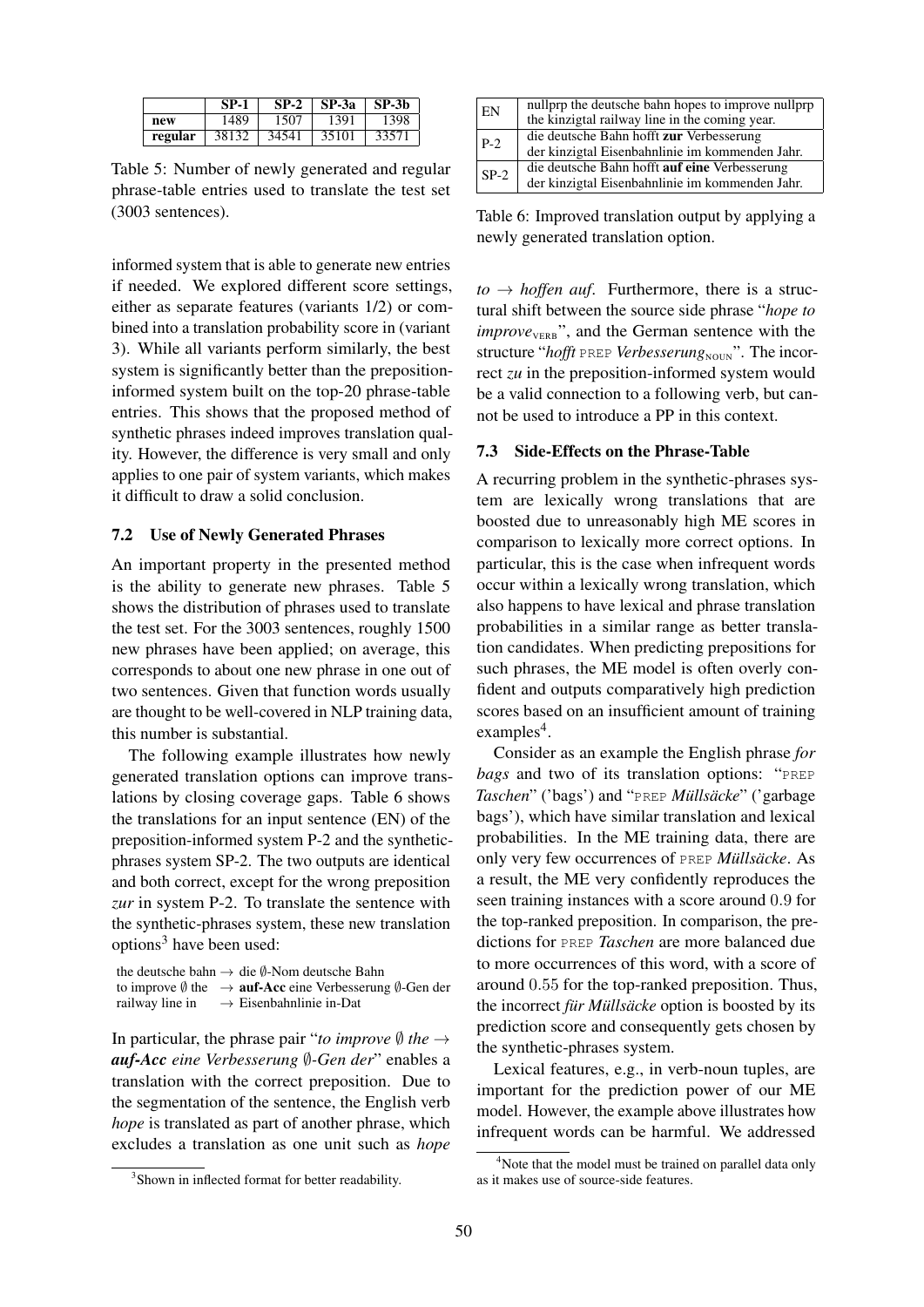|                       | -SP-1 |       | $ $ SP-2 $ $ SP-3a $ $ SP-3b |        |
|-----------------------|-------|-------|------------------------------|--------|
| $(1)$ no infreq nouns | 19.59 | 19.85 | 19.71                        | 19 94* |
| (2) reduced data      | 19.82 | 19.58 | 19.73                        | 19.64  |

Table 7: Results when filtering out infrequent nouns in the ME training data (1) or reducing the amount of source-target-alignment triples used for ME training (2). \* marks significant improvement over system P-2.

this problem by weighting down the prediction scores using lexical and/or phrase translation probabilities. In addition, we also experimented with replacing infrequent words with dummy tokens to still benefit from lexical information while excluding insufficiently represented words. The first line in table 7 shows the results for prediction models trained on data where infrequent nouns (*freq* < *25*) occurring in the NP/PP (features 5 and 6 in table 1) are omitted when training the prediction ME. The general outcome is similar to the experiments reported in table 4, with variants SP-2 and SP-3b being slightly better. The result for system SP-3b is the overall best result. This suggests that a careful representation of infrequent lexical items in training data benefits the prediction quality.

In an attempt to reduce the training data to relevant entries, we restricted the source-targetalignment triples used to train the prediction ME to those occurring in the top-20 filtered table. Thus, all entries in the phrase-table are covered by the model, while infrequent and non-relevant training instances are mostly omitted. The results are listed in the second line in table 7; however, this model leads to generally worse results than the previous ones. We assume that removing a subset of training triples leads to a somewhat unbalanced training set.

### 7.4 Distribution in Phrase Table

Another, potentially negative, effect on the phrase distribution in the phrase table stems from integrating the n-best predictions per place-holder entry: an already dominant translation option can be further reinforced if it does not only represent the top-most translation option (as in the prepositioninformed or place-holder table), but can be expanded to several entries. An equally valid, but less probable translation option is then less accessible if its prediction scores are in the same range, as this translation is then dispreferred by its translation scores and has to compete with several entries stemming from the original top translation

|              | prep-informed |       | synth-phrases |       |  |
|--------------|---------------|-------|---------------|-------|--|
|              | missing       | wrong | missing       | wrong |  |
| verbs        |               |       | 23            |       |  |
| nouns        |               | 15    |               |       |  |
| prepositions |               |       |               |       |  |
| gram. case   |               |       |               |       |  |

Table 8: Manual error analysis of 50 randomly selected sentences.

option. Consider the example of the phrase "*expand nullprp their*": in the preposition-informed system, the lexically correct translation *erweitern* EMPTY-Acc *ihre* is ranked third according to  $p(e|f)$ , with two meaningless translations (only determiner or only preposition) as the two top-ranked translations, which is already a bad starting point for translation of the verb. In the synthetic-phrases system, "descendants" of the previously top-2 meaningless translations now are expanded and fill the positions 1-5, resulting in the correct translation option being ranked 6th.

This effect can also be positive by promoting lexically correct translation options (in cases where the leading translation is correct, but is closely followed by a less suited translation). For example, it can be seen in the example in table 2 where the lexically incorrect phrases are moved to lower positions. However, it might also happen that literal translations are preferred over less common senses in cases of word sense ambiguities. A small manual evaluation (cf. next section) showed that slightly more verbs are translated with the synthetic phrases system. Verbs in English-to-German translation are often omitted during translation; the effect of enhancing literal translations might be responsible for the observed tendency to translate more verbs.

The different score variants explored in the previous section aim to find a combination that considers these factors, but the results show that it is a difficult task to account for all possible interactions.

### 7.5 Manual Evaluation

We carried out a small manual evaluation for 50 sentences (length 10-20 words) randomly chosen from system SP-3b in table 7, the best overall system, in comparison to the preposition-informed system P-2. Two native speakers annotated errors concerning missing or incorrect verbs, nouns and prepositions, as well as incorrect grammatical case. Table 8 depicts the outcome: The number of errors found in the categories *preposition* and *grammatical case* are similar for both systems. A slight improvement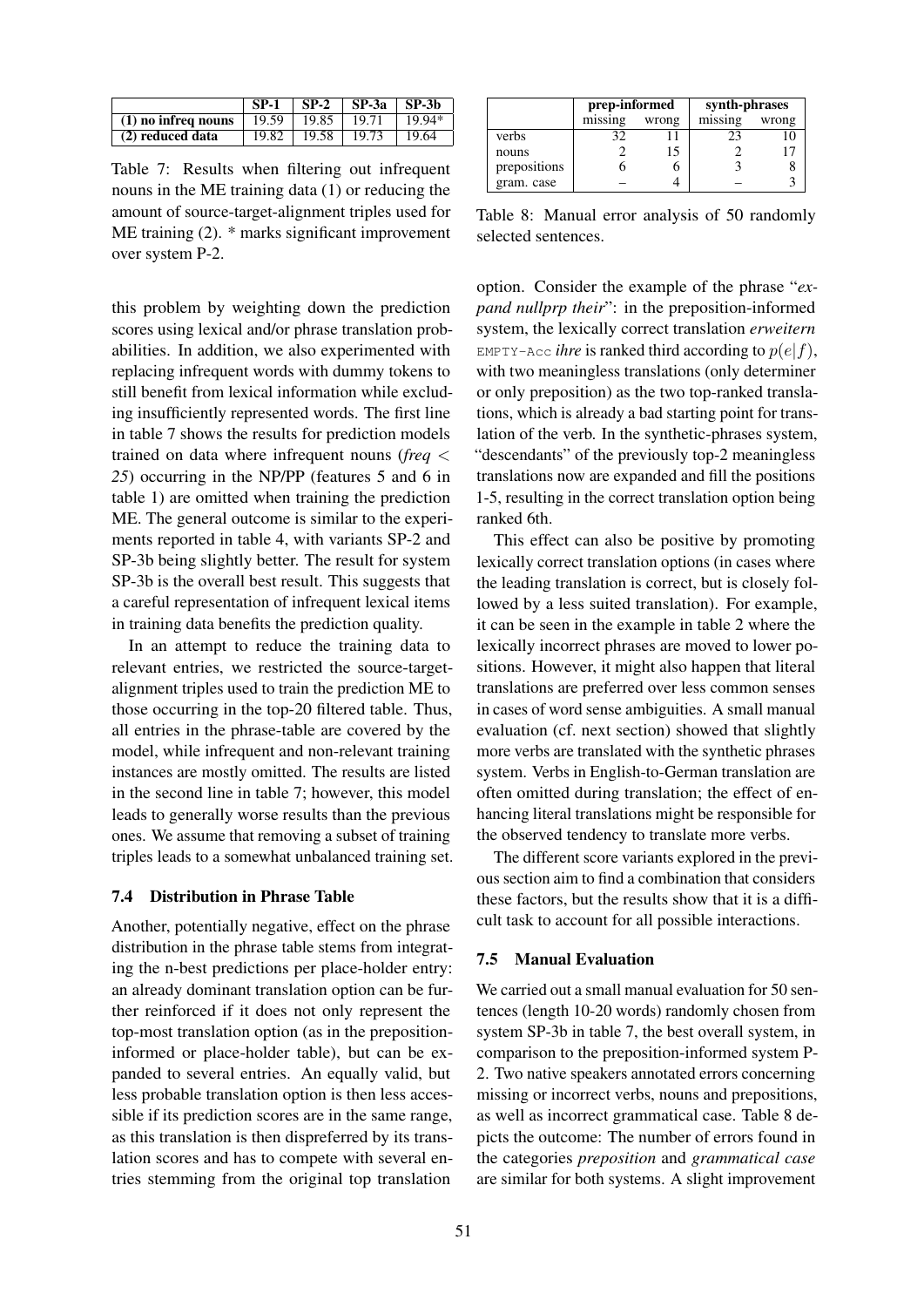| EN      | this is mainly <i>due to the higher contribution</i>  |
|---------|-------------------------------------------------------|
|         | from the administrative budget                        |
| $ P-2 $ | das ist hauptsächlich <i>auf die höheren Beiträge</i> |
|         | aus dem Verwaltungshaushalt                           |
| $SP-3h$ | das ist vor allem wegen den höheren Beiträgen         |
|         | aus dem Verwaltungshaushalt                           |

Table 9: Example for unclear error categories.

is found, however, for the number of translated verbs, which are known to be generally difficult for the language pair English-to-German. We assume that this is due to a tendency to strengthen literal translations, from which verbs might benefit as they are generally less well represented in the phrase-table.

Note, however, that there are other relevant factors that this manual evaluation does not take into account, such as, e.g., the overall structure of the sentence. Furthermore, the evaluation of verbs and its subcategorized elements is often difficult as there might be several valid options for annotation, which is illustrated by the example in table 9. The translations of the two systems are nearly identical, except for the prepositions heading the translation for *due to the higher contribution* (and consequently the realization of grammatical case in the respective phrases, which is correct given the respective preposition). The sentence produced by the synthetic-phrases system is correct, preserving the structure of the English sentence by translating *due to* as *wegen+Dative* (*wegen+Genitive* would be correct, too.). Thus, replacing the preposition *auf* and adjusting the grammatical case in the sentence produced by the preposition-informed system would lead to the same, valid, translation. However, the preposition *auf* strongly triggers the reader to expect the verb *zurückführen* (auf) ('to attribute (to)') which also would lead to a valid translation. Such cases make the evaluation of prepositions and complement types difficult, as the error category (*missing verb* or *wrong preposition*) is not always clear.

### 8 Conclusion and Future Work

We compared two approaches for modeling complement types in English-to-German SMT. Our experiments showed that explicit information about different complement types (insertion of empty placeholders) leads to improved SMT quality. The results of the synthetic-phrases system are slightly better than those of the preposition-informed system, with two variants being significantly better. As the differences are rather small and apply only to some system pairs, it is difficult to draw a clear conclusion concerning the effectiveness of the synthetic-phrases method. Our analysis showed, however, that newly generated phrases are indeed used within the systems and help to improve translation quality. We consider this a confirmation that the generation of synthetic phrases for handling subcategorization is a sound approach.

In future work, we plan to explore models that predict the complete target *phrase* given the source phrase and subcategorization-relevant features instead of predicting the *preposition* in a target phrase.

#### Acknowledgments

This project has received funding from the European Union's Horizon 2020 research and innovation programme under grant agreement No 644402 (HimL), from the European Research Council (ERC) under grant agreement No 640550, from the DFG grants *Distributional Approaches to Semantic Relatedness* and *Models of Morphosyntax for Statistical Machine Translation (Phase Two)* and from the DFG Heisenberg Fellowship SCHU-2580/1.

#### **References**

- Eneko Agirre, Aitziber Atutxa, Gorka Labaka, Mikel Lersundi, Aingeru Mayor, and Kepa Sarasola. 2009. Use of Rich Linguistic Information to Translate Prepositions and Grammatical Cases to Basque. In *Proceedings of the 13th Annual Conference of the EAMT*, Barcelona, Spain.
- Marine Carpuat and Dekai Wu. 2007. Improving Statistical Machine Translation using Word Sense Disambiguation. In *Proceedings of the 2007 Joint Conference on Empirical Methods in Natural Language Processing and Computational Natural Language Learning*, Prague, Czech Republic.
- Victor Chahuneau, Eva Schlinger, Noah A. Smith, and Chris Dyer. 2013. Translating into Morphologically Rich Languages with Synthetic Phrases. In *Proceedings of the 2013 Conference on Empirical Methods in Natural Language Processing (EMNLP)*, Seattle, Washington.
- Jinho D. Choi and Martha Palmer. 2012. Getting the Most out of Transition-Based Dependency Parsing. In *Proceedings of the 49th Annual Meeting of the Association for Computational Linguistics: Human Language Technologies*, Portland, Oregon.
- Alexander Fraser, Marion Weller, Aoife Cahill, and Fabienne Cap. 2012. Modeling Inflection and Word-